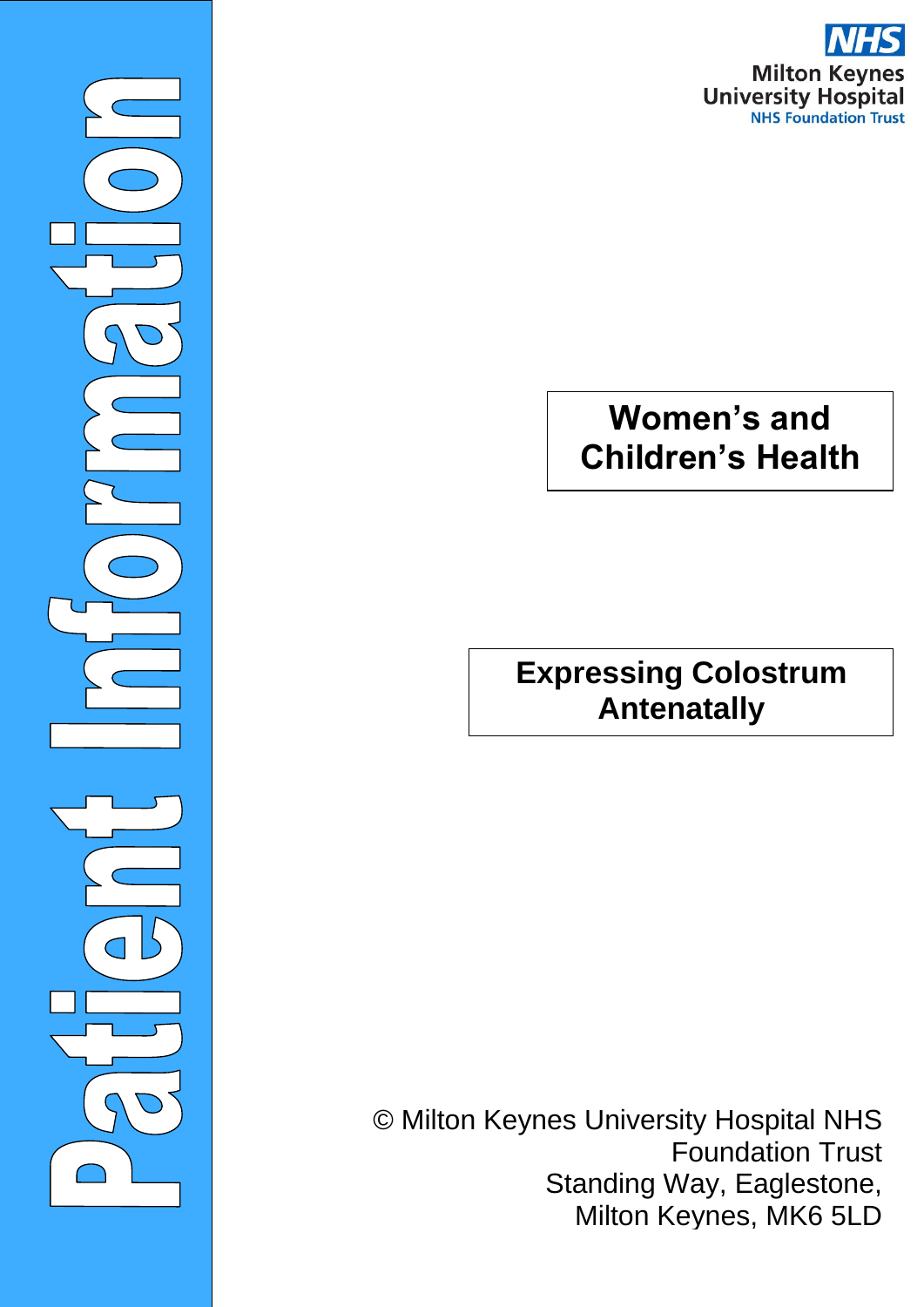# **Getting off to the best start**

The first milk your breasts produce is called colostrum. This is produced from about sixteen weeks of pregnancy onwards and your breasts may leak colostrum from 28 weeks. This is not an indicator of whether there will be enough for the baby. The amount of colostrum will vary from woman to woman. It can range from nothing initially, to a few drops, progressing to a teaspoonful or more.

Learning to express colostrum can increase confidence and ability to breastfeed, especially in situations where the first feed may be delayed, high risk pregnancies and other special situations for example:

- Women with diabetes
- Multiple pregnancy (twins or triplets)
- Women with breast abnormalities or previous breast surgery
- Women with pregnancy induced high blood pressure and /or taking blood pressure medication
- Previous negative experience/difficulty with breast feeding
- Planned caesarean/induced birth especially if your baby is going to be born early
- Babies who are thought to be small or are expected to be under 2.5kg at birth

Milton Keynes University Hospital NHS Foundation Trusts checks and reviews links and content to external websites at the time patient information goes to print. Please note, links and content on external websites may be changed, updated, or removed.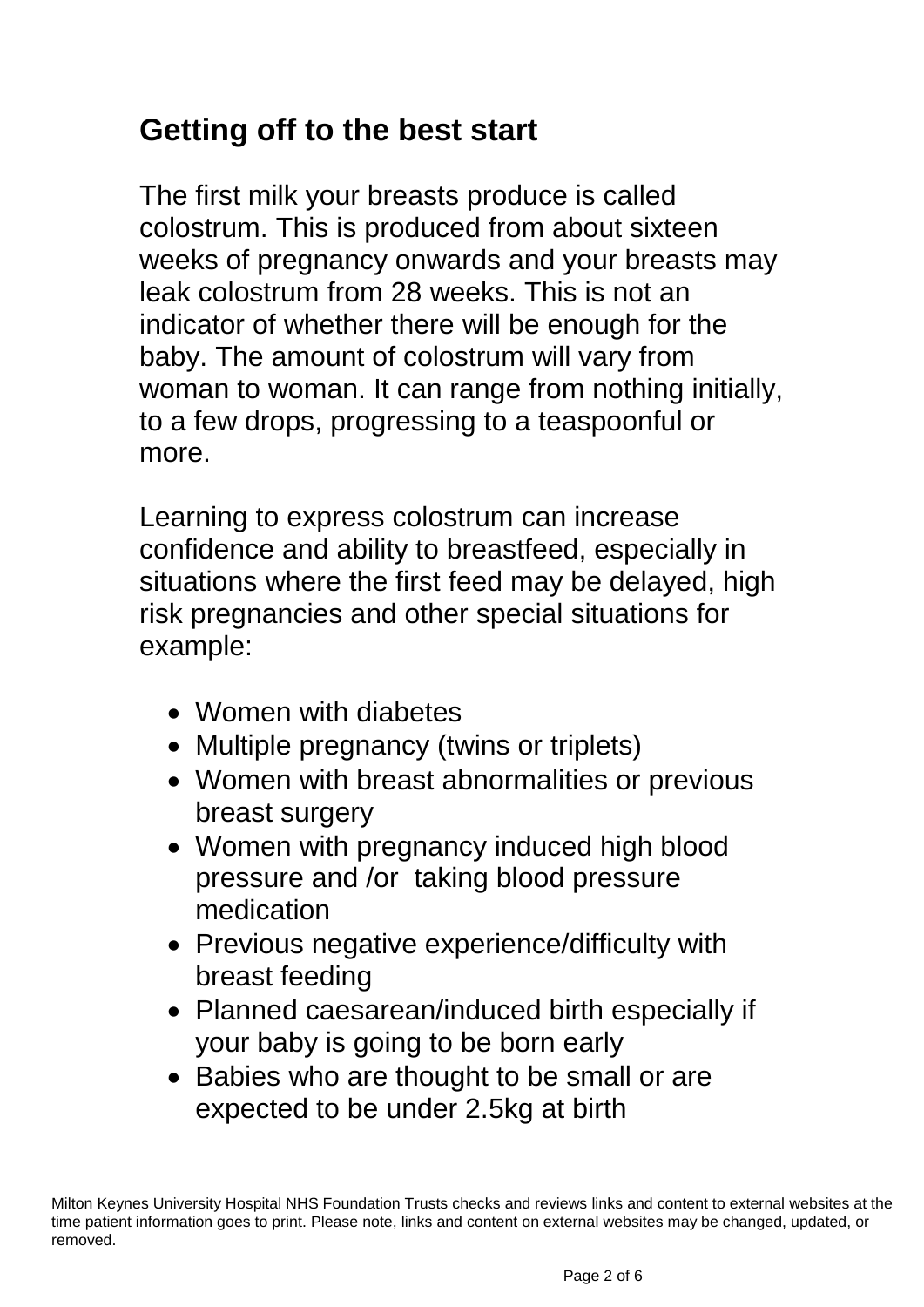Any woman can hand express her milk from 36 weeks of pregnancy (from 32 weeks if they are likely to have a premature baby)

#### **Why is colostrum important?**

Colostrum contains important antibodies and nutrients for a newborn baby; it is high in carbohydrates and protein but low in fat, and will help the baby pass his or her first stools, which is important to prevent jaundice (a common and usually harmless condition in newborn babies that causes yellowing of the skin and the whites of their eyes).

The antibodies contained in colostrum serve as an immunisation, allowing the mother to pass on immunity to her baby from many germs that could otherwise harm him or her. There is a much higher concentration of these antibodies in colostrum than there is in mature breast milk. It contains nutrients that newborns need for healthy brain, heart, and central nervous system development. Colostrum is also very high in vitamins, minerals, and antioxidants and it comes in perfect small quantities for newborn babies. It is also perfectly designed to line your baby's gut and be absorbed, laying the groundwork for future healthy development and proper digestion.

Research also shows that colostrum helps to stabilise blood sugar levels in babies which is very helpful particularly in those babies of mothers who had diabetes in pregnancy.

Milton Keynes University Hospital NHS Foundation Trusts checks and reviews links and content to external websites at the time patient information goes to print. Please note, links and content on external websites may be changed, updated, or removed.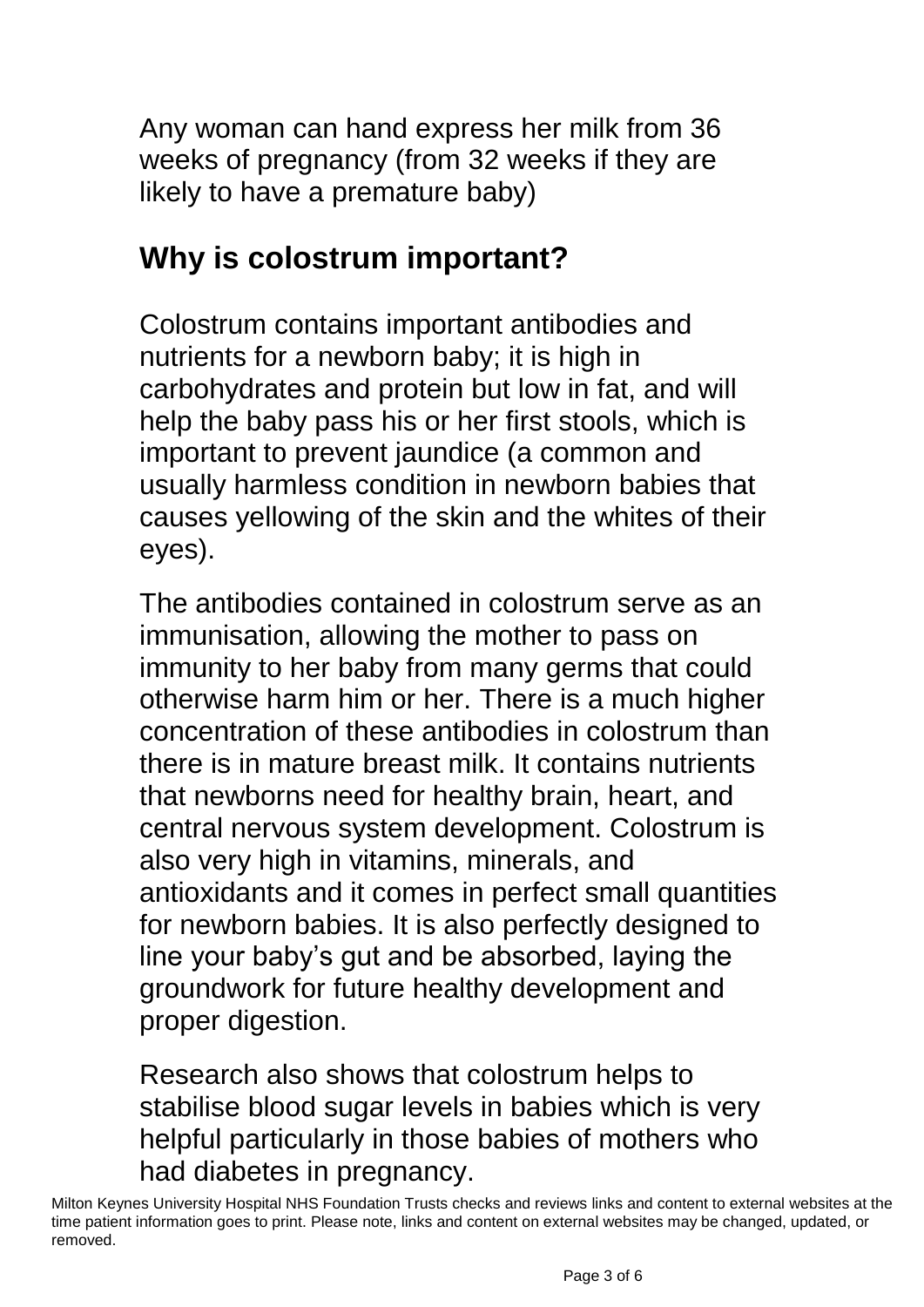# **How to express milk by hand**

- 1. Have a clean sterilised container to hand before you start. Ensure you are comfortable, and then gently massage your breasts for at least 2 minutes.
- 2. Cup your breast and feel back from the end of the nipple to where the texture of your breast feels different.
- 3. Using your thumb and the rest of your fingers in a C shape, gently squeeze this area – this shouldn't hurt.
- 4. Release the pressure and then repeat again and again, building up a rhythm. Avoid sliding your fingers over the skin. At first, only drops will appear, but just keep going as it will help build up your supply. With practice and a little more time, milk will flow freely.
- 5. When the flow slows down, move your fingers round to try a different section of your breast and repeat. When that flow slows down, swap to the other breast. Keep changing breasts until the milk is dripping very slowly or stops altogether.
- 6. If the milk doesn't flow, try moving your fingers slightly towards the nipple or further away, and try a gentle breast massage.



Milton Keynes University Hospital NHS Foundation Trusts checks and reviews links and content to external websites at the time patient information goes to print. Please note, links and content on external websites may be changed, updated, or removed.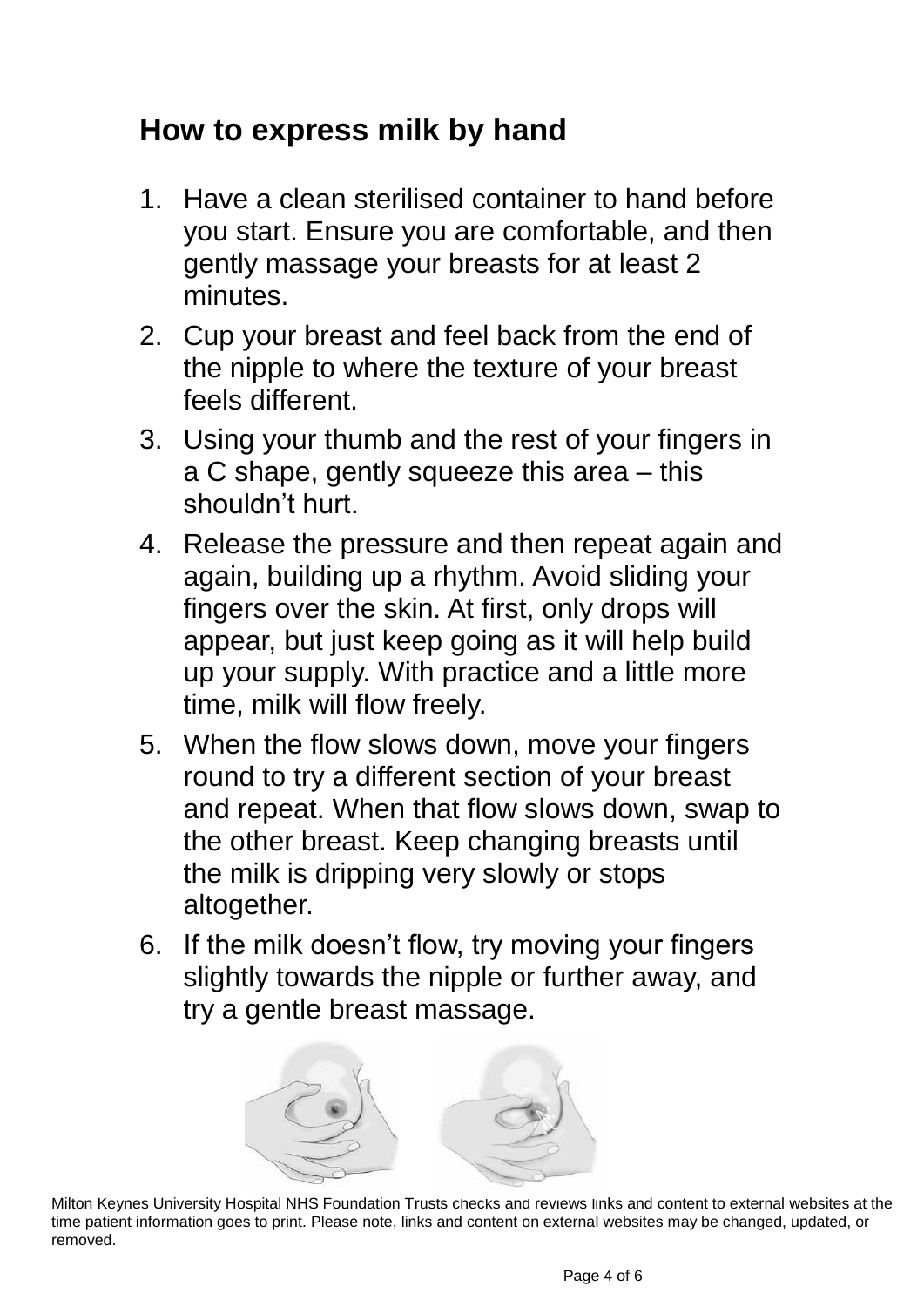### **How often can I express and what do I need?**

Before you have your baby and in the first few days after only hand express. Colostrum is thick and concentrated and comes out in small drops, so gets lost in pump equipment. Also in pregnancy stimulating your nipples can cause 'Braxton Hicks' tightenings so gentle stimulation gradually building up to 4-5 times daily for about 10 minutes is the best way. You could practise in the bath or shower as warmth often helps with expressing. It is very normal to get nothing initially, even learning how to hand express will get you off to a great start for when you have your baby. Don't worry about the tightenings unless they start to feel like period type cramps/mild labour contractions. This is rare, but if this happens stop expressing and rest. If they don't stop and you think you may be in early labour, you should call the delivery suite and discuss with the midwives.

All you need is yourself, some 1ml sterile oral syringes and bungs (ask your midwife), sticky labels (it is important to label the syringes with your name date and time you expressed) and a freezer/fridge. Breast milk can be stored in the fridge for up to 5 days at 4°C or lower (usually at the back, never in the door). It can be stored for 2 weeks in the ice compartment of a fridge or for up to 6 months in a freezer. Any breast milk expressed antenatally should be stored in the freezer.

Milton Keynes University Hospital NHS Foundation Trusts checks and reviews links and content to external websites at the time patient information goes to print. Please note, links and content on external websites may be changed, updated, or removed.